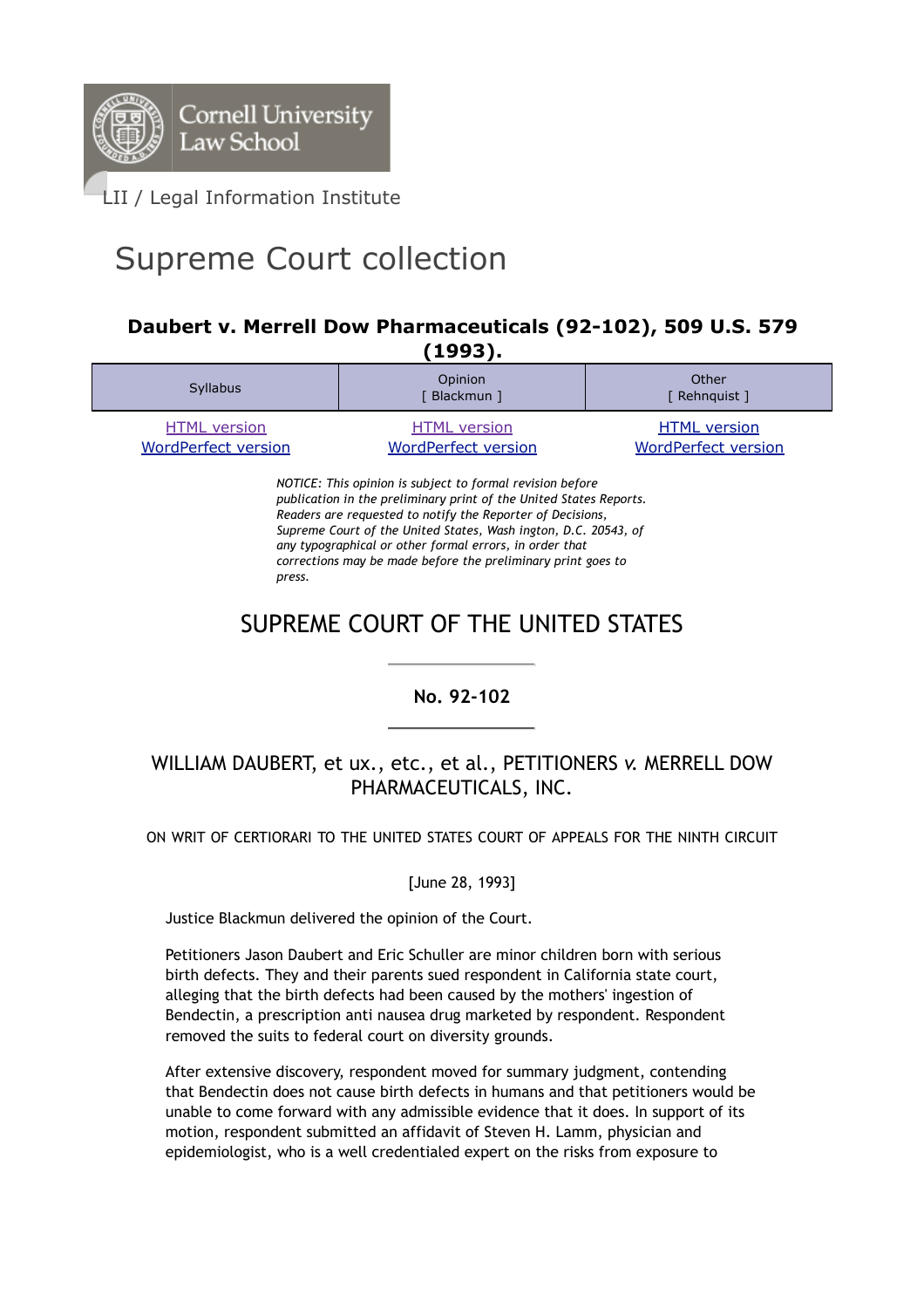various chemical substances. **[n.1]** Doctor Lammstated that he had reviewed all the literature on Bendectin and human birth defects--more than 30 published studies involving over 130,000 patients. No study had found Bendectin to be a human teratogen (*i.e.*, a substance capable of causing malformations in fetuses). On the basis of this review, Doctor Lamm concluded that maternal use of Bendectin during the first trimester of pregnancy has not been shown to be a risk factor for human birth defects.

Petitioners did not (and do not) contest this characterization of the published record regarding Bendectin. Instead, they responded to respondent's motion with the testimony of eight experts of their own, each of whom also possessed impressive credentials. **[n.2]** These experts had concluded that Bendectin can cause birth defects. Their conclusions were based upon "in vitro" (test tube) and "in vivo" (live) animal studies that found a link between Bendectin and malformations; pharmacological studies of the chemical structure of Bendectin that purported to show similarities between the structure of the drug and that of other substances known to cause birth defects; andthe "reanalysis" of previously published epidemiological (human statistical) studies.

The District Court granted respondent's motion for summary judgment. The court stated that scientific evidence is admissible only if the principle upon which it is based is " `sufficiently established to have general acceptance in the field to which it belongs.' " 727 F. Supp. 570, 572 (SD Cal. 1989), quoting *United States* v. *Kilgus*, 571 F. 2d 508, 510 (CA9 1978). The court concluded that petitioners' evidence did not meet this standard. Given the vast body of epidemiological data concerning Bendectin, the court held, expert opinion which is not based on epidemiological evidence is not admissible to establish causation. 727 F. Supp., at 575. Thus, the animal cell studies, live animal studies, and chemical structure analyses on which petitioners had relied could not raise by themselves a reasonably disputable jury issue regarding causation. *Ibid.* Petitioners' epidemiological analyses, based as they were on recalculations of data in previously published studies that had found no causal link between the drug and birth defects, were ruled to be inadmissible because they had not been published or subjected to peer review. *Ibid.*

The United States Court of Appeals for the Ninth Circuit affirmed. 951 F.2d 1128 (1991). Citing *Frye* v. *United States*, 54 App. D.C. 46, 47, 293 F. 1013, 1014 (1923), the court stated that expert opinion based on a scientific technique is inadmissible unless the technique is "generally accepted" as reliable in the relevant scientific community. 951 F. 2d, at 1129-1130. The court declared that expert opinion based on a methodology that diverges "significantly from the procedures accepted by recognized authorities in the field . . . cannot be shown to be `generally accepted as a reliable technique.' " *Id.*, at 1130, quoting *United States* v. *Solomon*, 753 F. 2d 1522, 1526 (CA9 1985).

The court emphasized that other Courts of Appealsconsidering the risks of Bendectin had refused to admit reanalyses of epidemiological studies that had been neither published nor subjected to peer review. 951 F. 2d, at 1130-1131. Those courts had found unpublished reanalyses "particularly problematic in light of the massive weight of the original published studies supporting [respondent's] position, all of which had undergone full scrutiny from the scientific community." *Id.*, at 1130. Contending that reanalysis is generally accepted by the scientific community only when it is subjected to verification and scrutiny by others in the field, the Court of Appeals rejected petitioners' reanalyses as "unpublished, not subjected to the normal peer review process and generated solely for use in litigation." *Id.*, at 1131. The court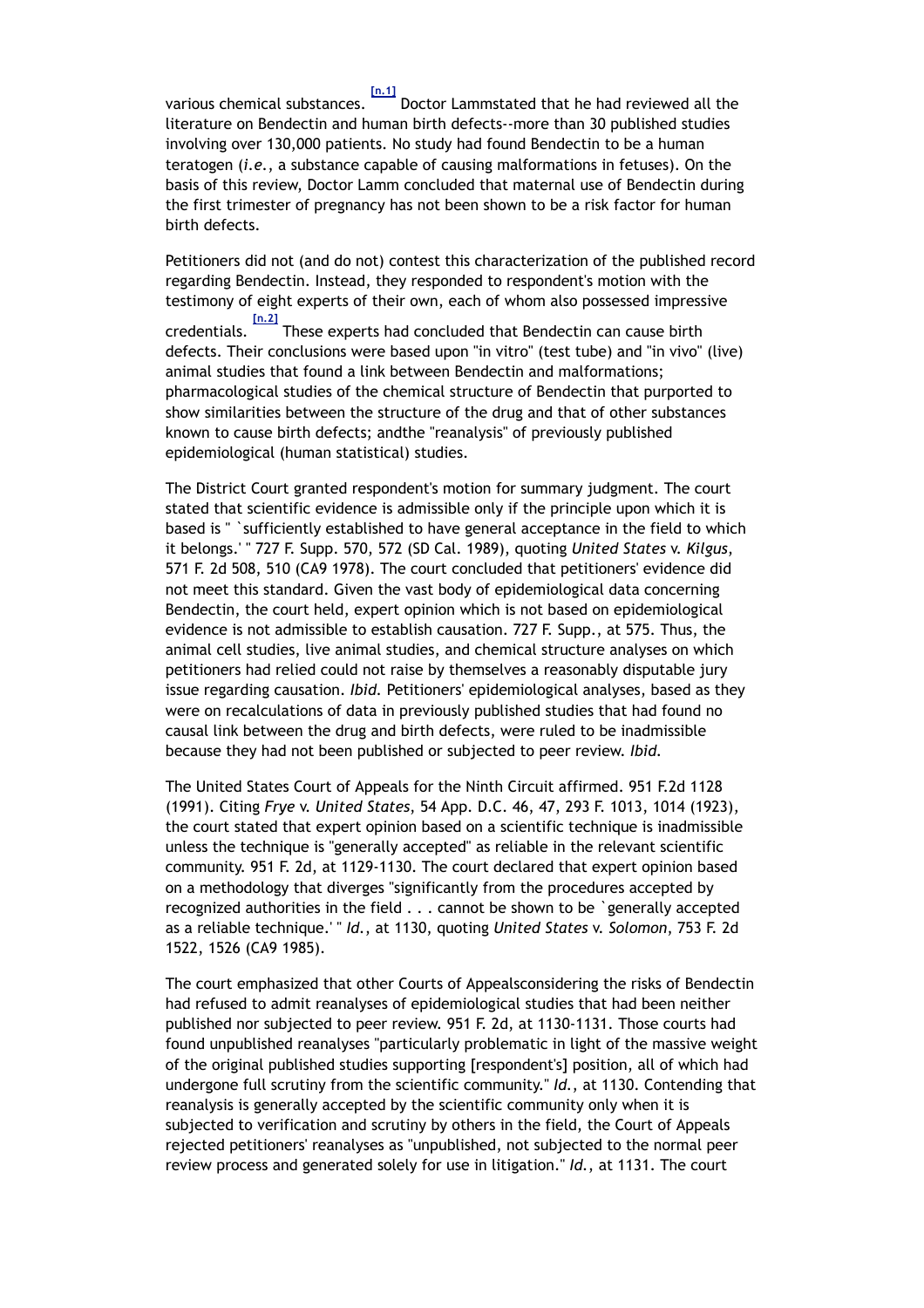concluded that petitioners' evidence provided an insufficient foundation to allow admission of expert testimony that Bendectin caused their injuries and, accordingly, that petitioners could not satisfy their burden of proving causation at trial.

We granted certiorari,  $\_\_\_\_$  U. S.  $\_\_\_\_$  (1992), in light of sharp divisions among the courts regarding the proper standard for the admission of expert testimony. Compare, *e. g.*, *United States* v. *Shorter*, 257 U. S. App. D.C. 358, 363-364, 809 F. 2d 54, 59-60 (applying the "general acceptance" standard), cert. denied, 484 U.S. 817 (1987), with *DeLuca* v. *Merrell Dow Pharmaceuticals, Inc.*, 911 F. 2d 941, 955 (CA3 1990) (rejecting the "general acceptance" standard).

In the 70 years since its formulation in the *Frye* case, the "general acceptance" test has been the dominant standard for determining the admissibility of novel scientific evidence at trial. See E. Green & C. Nesson, Problems, Cases, and Materials on Evidence 649 (1983). Although under increasing attack of late, the rule continues to **[n.3]**

be followed by a majority of courts, including the Ninth Circuit.

The *Frye* test has its origin in a short and citation free 1923 decision concerning the admissibility of evidence derived from a systolic blood pressure deception test, a crude precursor to the polygraph machine. In what has become a famous (perhaps infamous) passage, the then Court of Appeals for the District of Columbia described the device and its operation and declared:

"Just when a scientific principle or discovery crosses the line between the experimental and demonstrable stages is difficult to define. Somewhere in this twilight zone the evidential force of the principle must be recognized, and while courts will go a long way in admitting expert testimony deduced from a well recognized scientific principle or discovery, *the thing from which the deduction is made must be sufficiently established to have gained general acceptance in the particular field in which it belongs.*" 54 App. D.C., at 47, 293 F., at 1014 (emphasis added).

Because the deception test had "not yet gained such standing and scientific recognition among physiological and psychological authorities as would justify the courts in admitting expert testimony deduced from the discovery, development, and experiments thus far made," evidence of its results was ruled inadmissible. *Ibid.*

The merits of the *Frye* test have been much debated, and scholarship on its proper

scope and application is legion. **[n.4]** Petitioners' primary attack, however, is not onthe content but on the continuing authority of the rule. They contend that the

*Frye* test was superseded by the adoption of the Federal Rules of Evidence. **[n.5]** We agree.

We interpret the legislatively enacted Federal Rules of Evidence as we would any statute. *Beech Aircraft Corp.* v. *Rainey*, 488 U.S. 153, 163 (1988). Rule 402 provides the baseline:

"All relevant evidence is admissible, except asotherwise provided by the Constitution of the United States, by Act of Congress, by these rules, or by other rules prescribed by the Supreme Court pursuant to statutory authority. Evidence which is not relevant is not admissible."

"Relevant evidence" is defined as that which has "any tendency to make the existence of any fact that is of consequence to the determination of the action more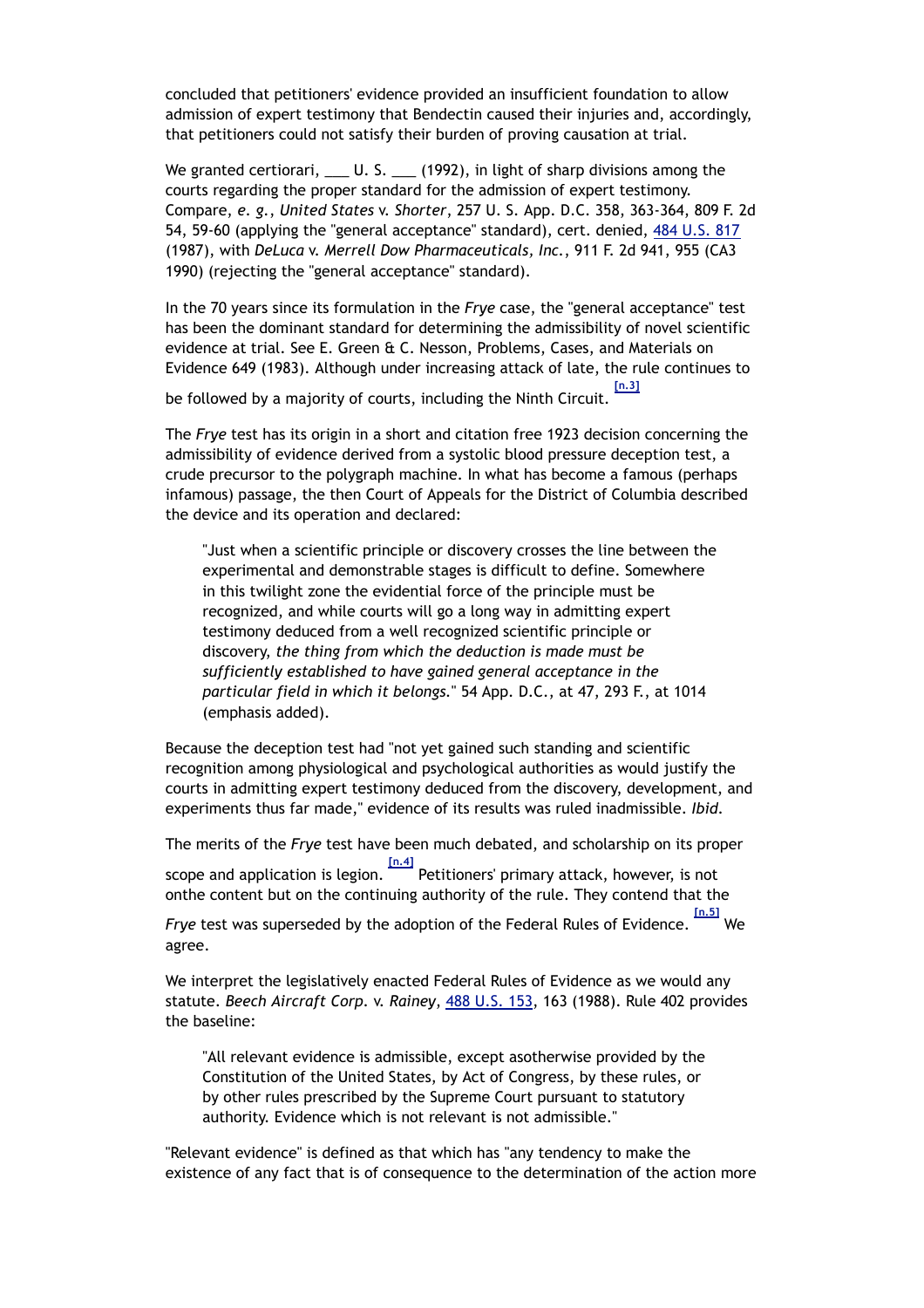probable or less probable than it would be without the evidence." Rule 401. The Rule's basic standard of relevance thus is a liberal one.

*Frye*, of course, predated the Rules by half a century. In *United States* v. *Abel*, 469 U.S. 45 (1984), we considered the pertinence of background common law in interpreting the Rules of Evidence. We noted that the Rules occupy the field, *id.*, at 49, but, quoting Professor Cleary, the Reporter, explained that the common law nevertheless could serve as an aid to their application:

"In principle, under the Federal Rules no common law of evidence remains. `All relevant evidence is admissible, except as otherwise provided . . . .' In reality, of course, the body of common law knowledge continues to exist, though in the somewhat altered form of a source of guidance in the exercise of delegated powers." *Id.*, at 51-52.

We found the common law precept at issue in the *Abel* case entirely consistent with Rule 402's general requirement of admissibility, and considered it unlikely that the drafters had intended to change the rule. *Id.*, at 50-51. In *Bourjaily* v. *United States*, 483 U.S. 171 (1987), on the other hand, the Court was unable to find a particular common law doctrine in the Rules, and so held it superseded.

Here there is a specific Rule that speaks to the contested issue. Rule 702, governing expert testimony,provides:

"If scientific, technical, or other specialized knowledge will assist the trier of fact to understand the evidence or to determine a fact in issue, a witness qualified as an expert by knowledge, skill, experience, training, or education, may testify thereto in the form of an opinion or otherwise."

Nothing in the text of this Rule establishes "general acceptance" as an absolute prerequisite to admissibility. Nor does respondent present any clear indication that Rule 702 or the Rules as a whole were intended to incorporate a "general acceptance" standard. The drafting history makes no mention of *Frye*, and a rigid "general acceptance" requirement would be at odds with the "liberal thrust" of the Federal Rules and their "general approach of relaxing the traditional barriers to `opinion' testimony." *Beech Aircraft Corp.* v. *Rainey*, 488 U. S., at 169 (citing Rules 701 to 705). See also Weinstein, Rule 702 of the Federal Rules of Evidence is Sound; It Should Not Be Amended, 138 F.R.D. 631, 631 (1991) ("The Rules were designed to depend primarily upon lawyer adversaries and sensible triers of fact to evaluate conflicts"). Given the Rules' permissive backdrop and their inclusion of a specific rule on expert testimony that does not mention "general acceptance," the assertion that the Rules somehow assimilated *Frye* is unconvincing. *Frye* made `general acceptance' the exclusive test for admitting expert scientific testimony. That austere standard, absent from and incompatible with the Federal Rules of Evidence, should **[n.6]**

not be applied in federal trials.

That the *Frye* test was displaced by the Rules of Evidence does not mean, however, that the Rules themselves place no limits on the admissibility of purportedly scientific evidence.  $\frac{[n.7]}{N}$ Nor is the trial judge disabled from screening such evidence. To the contrary, under the Rules the trial judge must ensure that any and all scientific testimony or evidence admitted is not only relevant, but reliable.

The primary locus of this obligation is Rule 702, which clearly contemplates some degree of regulation of the subjects and theories about which an expert may testify. "*If scientific*, technical, or other specialized *knowledge will assist the trier of fact*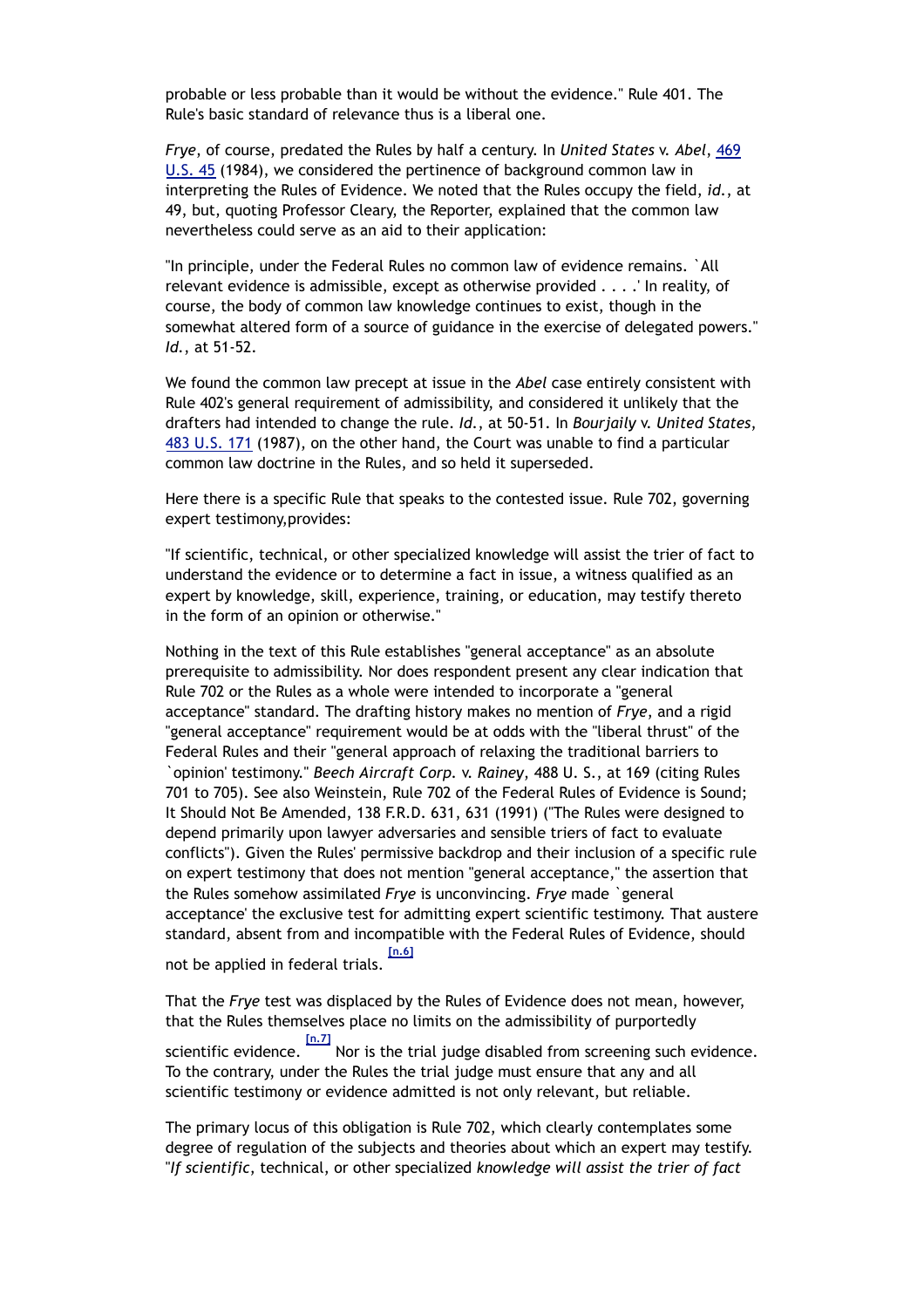to understand the evidence or to determine a fact in issue" an expert "may testify *thereto*." The subject of an expert's testimony must be "scientific . . . knowledge." **[n.8]**

 The adjective "scientific" implies a grounding in the methods and procedures of science. Similarly, the word "knowledge" connotes more than subjective belief or unsupported speculation. The term "applies to any body of known facts or to any body of ideas inferred from such facts or accepted as truths on good grounds." Webster's Third New International Dictionary 1252 (1986). Of course, it would be unreasonable to conclude that the subject of scientific testimony must be "known" to a certainty; arguably, there are no certainties in science. See, *e. g.*, Brief for Nicolaas Bloembergen et al. as *Amici Curiae* 9 ("Indeed, scientists do not assertthat they know what is immutably `true'--they are committed to searching for new, temporary theories to explain, as best they can, phenomena"); Brief for American Association for the Advancement of Science and the National Academy of Sciences as *Amici Curiae* 7-8 ("Science is not an encyclopedic body of knowledge about the universe. Instead, it represents a *process* for proposing and refining theoretical explanations about the world that are subject to further testing and refinement") (emphasis in original). But, in order to qualify as "scientific knowledge," an inference or assertion must be derived by the scientific method. Proposed testimony must be supported by appropriate validation--*i.e.*, "good grounds," based on what is known. In short, the requirement that an expert's testimony pertain to "scientific

knowledge" establishes a standard of evidentiary reliability. **[n.9]**

Rule 702 further requires that the evidence or testimony "assist the trier of fact to understand the evidence or to determine a fact in issue." This condition goes primarilyto relevance. "Expert testimony which does not relate to any issue in the case is not relevant and, ergo, non helpful." 3 Weinstein & Berger ¶ 702[02], p. 702-18. See also *United States* v. *Downing*, 753 F. 2d 1224, 1242 (CA3 1985) ("An additional consideration under Rule 702--and another aspect of relevancy--is whether expert testimony proffered in the case is sufficiently tied to the facts of the case that it will aid the jury in resolving a factual dispute"). The consideration has been aptly described by Judge Becker as one of "fit." *Ibid.* "Fit" is not always obvious, and scientific validity for one purpose is not necessarily scientific validity for other, unrelated purposes. See Starrs, *Frye* v. *United States* Restructured and Revitalized: A Proposal to Amend Federal Evidence Rule 702, and 26 Jurimetrics J. 249, 258 (1986). The study of the phases of the moon, for example, may provide valid scientific "knowledge" about whether a certain night was dark, and if darkness is a fact in issue, the knowledge will assist the trier of fact. However (absent creditable grounds supporting such a link), evidence that the moon was full on a certain night will not assist the trier of fact in determining whether an individual was unusually likely to have behaved irrationally on that night. Rule 702's "helpfulness" standard requires a valid scientific connection to the pertinent inquiry as a precondition to admissibility.

That these requirements are embodied in Rule 702 is not surprising. Unlike an ordinary witness, see Rule 701, an expert is permitted wide latitude to offer opinions, including those that are not based on first hand knowledge or observation. See Rules 702 and 703. Presumably, this relaxation of the usual requirement of first hand knowledge--a rule which represents "a `most pervasive manifestation' of the common law insistence upon `the most reliable sources of information,' " Advisory Committee's Notes on Fed. Rule Evid. 602 (citation omitted)--is premised on an assumption that the expert'sopinion will have a reliable basis in the knowledge and experience of his discipline.

Faced with a proffer of expert scientific testimony, then, the trial judge must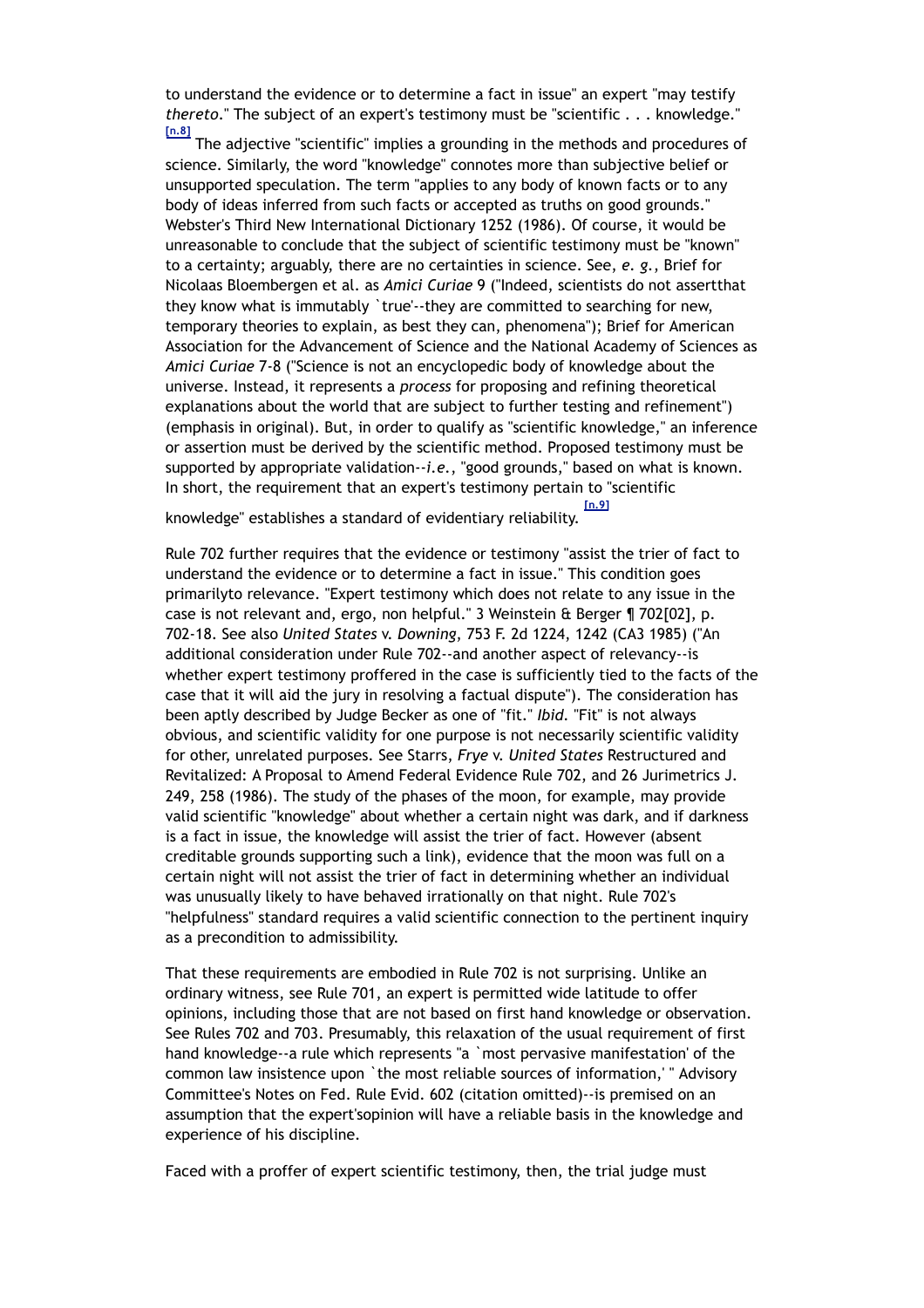determine at the outset, pursuant to Rule 104(a), whether the expert is proposing to testify to (1) scientific knowledge that (2) will assist the trier of fact to understand or determine a fact in issue. **[n.11]** This entails a preliminary assessment of whether the reasoning or methodology underlying the testimony is scientifically valid and of whether that reasoning or methodology properly can be applied to the facts in issue. We are confident that federal judges possess the capacity to undertake this review. Many factors will bear on the inquiry, and we do not presume to set out a definitive checklist or test. But some general observations are appropriate.

Ordinarily, a key question to be answered in determining whether a theory or technique is scientific knowledge that will assist the trier of fact will be whether it can be(and has been) tested. "Scientific methodology today is based on generating hypotheses and testing them to see if they can be falsified; indeed, this methodology is what distinguishes science from other fields of human inquiry." Green, at 645. See also C. Hempel, Philosophy of Natural Science 49 (1966) ("[T]he statements constituting a scientific explanation must be capable of empirical test"); K. Popper, Conjectures and Refutations: The Growth of Scientific Knowledge 37 (5th ed. 1989) ("[T]he criterion of the scientific status of a theory is its falsifiability, or refutability, or testability").

Another pertinent consideration is whether the theory or technique has been subjected to peer review and publication. Publication (which is but one element of peer review) is not a *sine qua non* of admissibility; it does not necessarily correlate with reliability, see S. Jasanoff, The Fifth Branch: Science Advisors as Policymakers 61-76 (1990), and in some instances well grounded but innovative theories will not have been published, see Horrobin, The Philosophical Basis of Peer Review and the Suppression of Innovation, 263 J. Am. Med. Assn. 1438 (1990). Some propositions, moreover, are too particular, too new, or of too limited interest to be published. But submission to the scrutiny of the scientific community is a component of "good science," in part because it increases the likelihood that substantive flaws in methodology will be detected. See J. Ziman, Reliable Knowledge: An Exploration of the Grounds for Belief in Science 130-133 (1978); Relman and Angell, How Good Is Peer Review?, 321 New Eng. J. Med. 827 (1989). The fact of publication (or lack thereof) in a peer reviewed journal thus will be a relevant, though not dispositive, consideration in assessing the scientific validity of a particular technique or methodology on which an opinion is premised.

Additionally, in the case of a particular scientific technique, the court ordinarily should consider the known or potential rate of error, see, *e. g.*, *United States* v. *Smith*,869 F. 2d 348, 353-354 (CA7 1989) (surveying studies of the error rate of spectrographic voice identification technique), and the existence and maintenance of standards controlling the technique's operation. See *United States* v. *Williams*, 583 F. 2d 1194, 1198 (CA2 1978) (noting professional organization's standard governing spectrographic analysis), cert. denied, 439 U.S. 1117 (1979).

Finally, "general acceptance" can yet have a bearing on the inquiry. A "reliability assessment does not require, although it does permit, explicit identification of a relevant scientific community and an express determination of a particular degree of acceptance within that community." *United States* v. *Downing*, 753 F. 2d, at 1238. See also 3 Weinstein & Berger ¶ 702[03], pp. 702-41 to 702-42. Widespread acceptance can be an important factor in ruling particular evidence admissible, and "a known technique that has been able to attract only minimal support within the community," *Downing*, *supra*, at 1238, may properly be viewed with skepticism.

**[n.10]**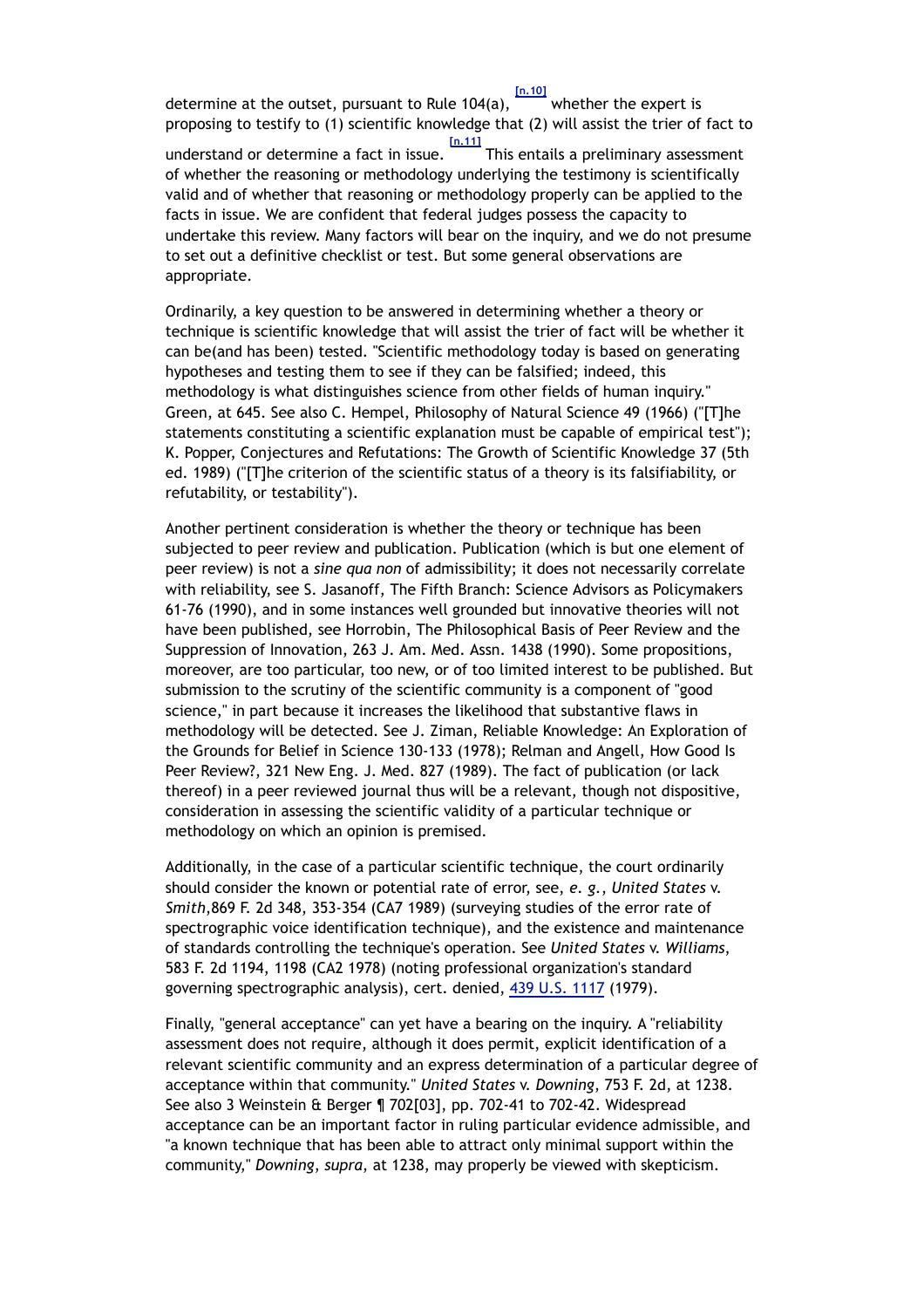The inquiry envisioned by Rule 702 is, we emphasize, a flexible one. **[n.12]** Its overarching subject is the scientific validity--and thus the evidentiary relevance and reliability--of the principles that underlie a proposed submission. The focus, of course, must be solely on principles and methodology, not on the conclusions that they generate.

Throughout, a judge assessing a proffer of expert scientific testimony under Rule 702 should also be mindful of other applicable rules. Rule 703 provides that expert opinions based on otherwise inadmissible hearsay are to be admitted only if the facts or data are "of a type reasonably relied upon by experts in the particular field in forming opinions or inferences upon the subject." Rule 706 allows the court at its discretion to procure the assistance of an expert of its own choosing. Finally, Rule 403 permits the exclusion of relevant evidence "if its probative value is substantially outweighed by the danger of unfair prejudice, confusion of the issues, or misleading the jury . . . ." Judge Weinstein has explained: "Expert evidence can be both powerful and quite misleading because of the difficulty in evaluating it. Because of this risk, the judge in weighing possible prejudice against probative force under Rule 403 of the present rules exercises more control over experts than over lay witnesses." Weinstein, 138 F.R.D., at 632.

We conclude by briefly addressing what appear to be two underlying concerns of the parties and *amici* in this case. Respondent expresses apprehension that abandonment of "general acceptance" as the exclusive requirement for admission will result in a "free for all" in which befuddled juries are confounded by absurd and irrational pseudoscientific assertions. In this regard respondent seems to us to be overly pessimistic about the capabilities of the jury, and of the adversary system generally. Vigorous cross examination, presentation of contrary evidence, and careful instruction on the burden of proof are the traditional and appropriate means of attacking shaky but admissible evidence. See *Rock* v. *Arkansas*, 483 U.S. 44, 61 (1987). Additionally, in the event the trial court concludes that the scintilla of evidence presented supporting a position is insufficient to allow a reasonable juror to conclude that the position more likely than notis true, the court remains free to direct a judgment, Fed. Rule Civ. Proc. 50 (a), and likewise to grant summary judgment, Fed. Rule Civ. Proc. 56. Cf., *e.g.*, *Turpin* v. *Merrell Dow Pharmaceuticals, Inc.*, 959 F. 2d 1349 (CA6) (holding that scientific evidence that provided foundation for expert testimony, viewed in the light most favorable to plaintiffs, was not sufficient to allow a jury to find it more probable than not that defendant caused plaintiff's injury), cert. denied, 506 U. S. \_\_\_ (1992); *Brock* v. *Merrell Dow Pharmaceuticals, Inc.*, 874 F. 2d 307 (CA5 1989) (reversing judgment entered on jury verdict for plaintiffs because evidence regarding causation was insufficient), modified, 884 F. 2d 166 (CA5 1989), cert. denied, 494 U.S. 1046 (1990); Green 680-681. These conventional devices, rather than wholesale exclusion under an uncompromising "general acceptance" test, are the appropriate safeguards where the basis of scientific testimony meets the standards of Rule 702.

Petitioners and, to a greater extent, their *amici* exhibit a different concern. They suggest that recognition of a screening role for the judge that allows for the exclusion of "invalid" evidence will sanction a stifling and repressive scientific orthodoxy and will be inimical to the search for truth. See, *e.g.*, Brief for Ronald Bayer et al. as *Amici Curiae*. It is true that open debate is an essential part of both legal and scientific analyses. Yet there are important differences between the quest for truth in the courtroom and the quest for truth in the laboratory. Scientific conclusions are subject to perpetual revision. Law, on the other hand, must resolve disputes finally and quickly. The scientific project is advanced by broad and wide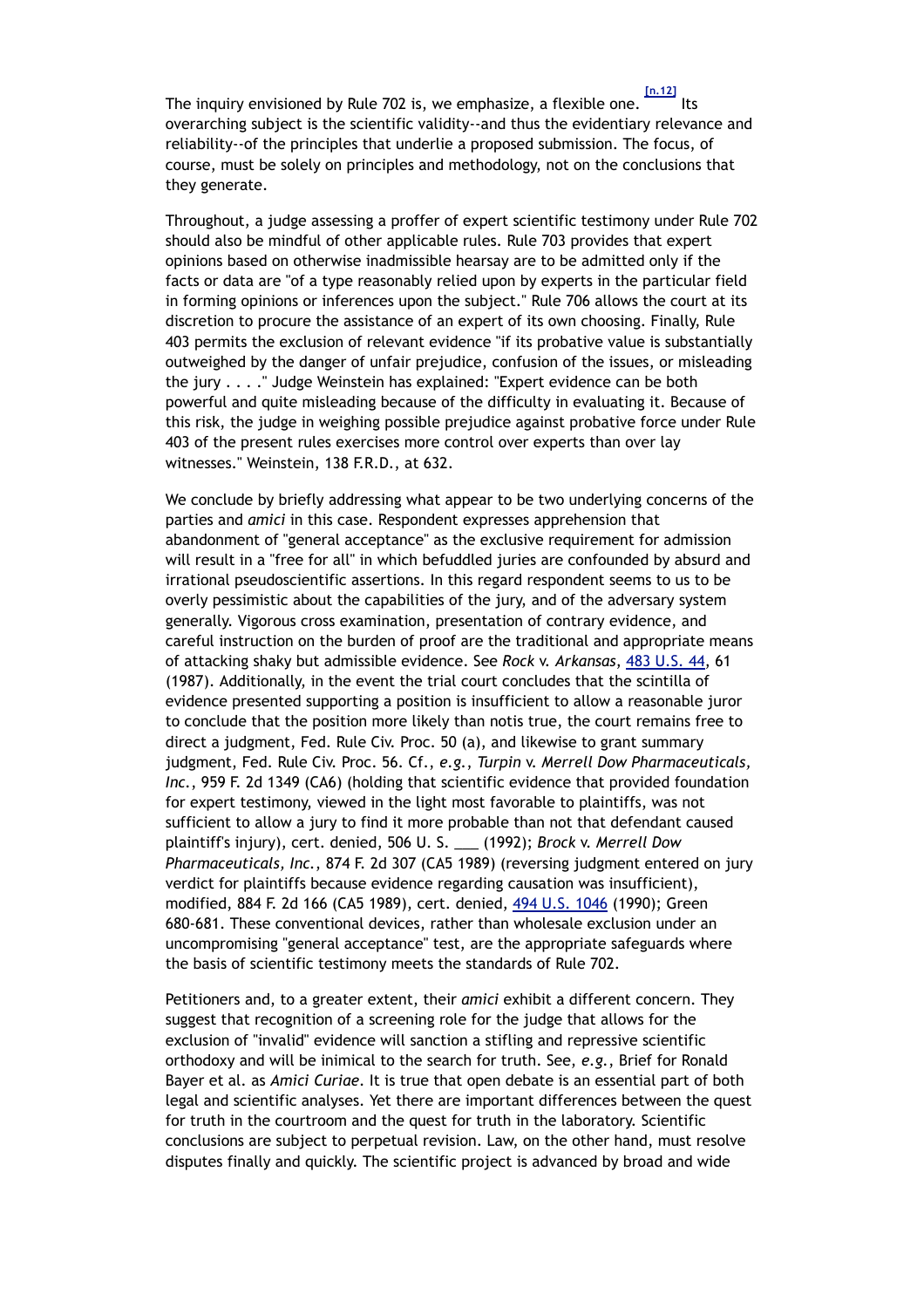ranging consideration of a multitude of hypotheses, for those that are incorrect will eventually be shown to be so, and that in itself is an advance. Conjectures that are probably wrong are of little use, however, in the project of reaching a quick, final, and binding legal judgment--often of great consequence--about a particular setof events in the past. We recognize that in practice, a gatekeeping role for the judge, no matter how flexible, inevitably on occasion will prevent the jury from learning of authentic insights and innovations. That, nevertheless, is the balance that is struck by Rules of Evidence designed not for the exhaustive search for cosmic

understanding but for the particularized resolution of legal disputes. **[n.13]**

To summarize: "general acceptance" is not a necessary precondition to the admissibility of scientific evidence under the Federal Rules of Evidence, but the Rules of Evidence--especially Rule 702--do assign to the trial judge the task of ensuring that an expert's testimony both rests on a reliable foundation and is relevant to the task at hand. Pertinent evidence based on scientifically valid principles will satisfy those demands.

The inquiries of the District Court and the Court of Appeals focused almost exclusively on "general acceptance," as gauged by publication and the decisions of other courts. Accordingly, the judgment of the Court of Appeals is vacated and the case is remanded for further proceedings consistent with this opinion.

*It is so ordered*.

## Notes

**<sup>1</sup>** Doctor Lamm received his master's and doctor of medicine degrees from the University of Southern California. He has served as a consultant in birth defect epidemiology for the National Center for Health Statistics and has published numerous articles on the magnitude of risk from exposure to various chemical and biological substances. App. 34-44.

**<sup>2</sup>** For example, Shanna Helen Swan, who received a master's degree in biostatics from Columbia University and a doctorate in statistics from the University of California at Berkeley, is chief of the section of the California Department of Health and Services that determines causes of birth defects, and has served as a consultant to the World Health Organization, the Food and Drug Administration, and the National Institutes of Health. App. 113-114, 131-132. Stewart A. Newman, who received his master's and a doctorate in chemistry from Columbia University and the University of Chicago, respectively, is a professor at New York Medical College and has spent over a decade studying the effect of chemicals on limb development. App. 54-56. The credentials of the others are similarly impressive. See App. 61-66, 73-80, 148-153, 187-192, and Attachment to Petitioners' Opposition to Summary Judgment, Tabs 12, 20, 21, 26, 31, 32.

**<sup>3</sup>** For a catalogue of the many cases on either side of this controversy, see P. Gianelli & E. Imwinkelried, Scientific Evidence § 1-5, pp. 10-14 (1986 & Supp. 1991).

**<sup>4</sup>** See, *e. g.*, Green, Expert Witnesses and Sufficiency of Evidence in Toxic Substances Litigation: The Legacy of *Agent Orange* and BendectinLitigation, 86 Nw. U. L. Rev. 643 (1992) (hereinafter Green); Becker & Orenstein, The Federal Rules of Evidence After Sixteen Years--The Effect of "Plain Meaning" Jurisprudence, the Need for an Advisory Committee on the Rules of Evidence, and Suggestions for Selective Revision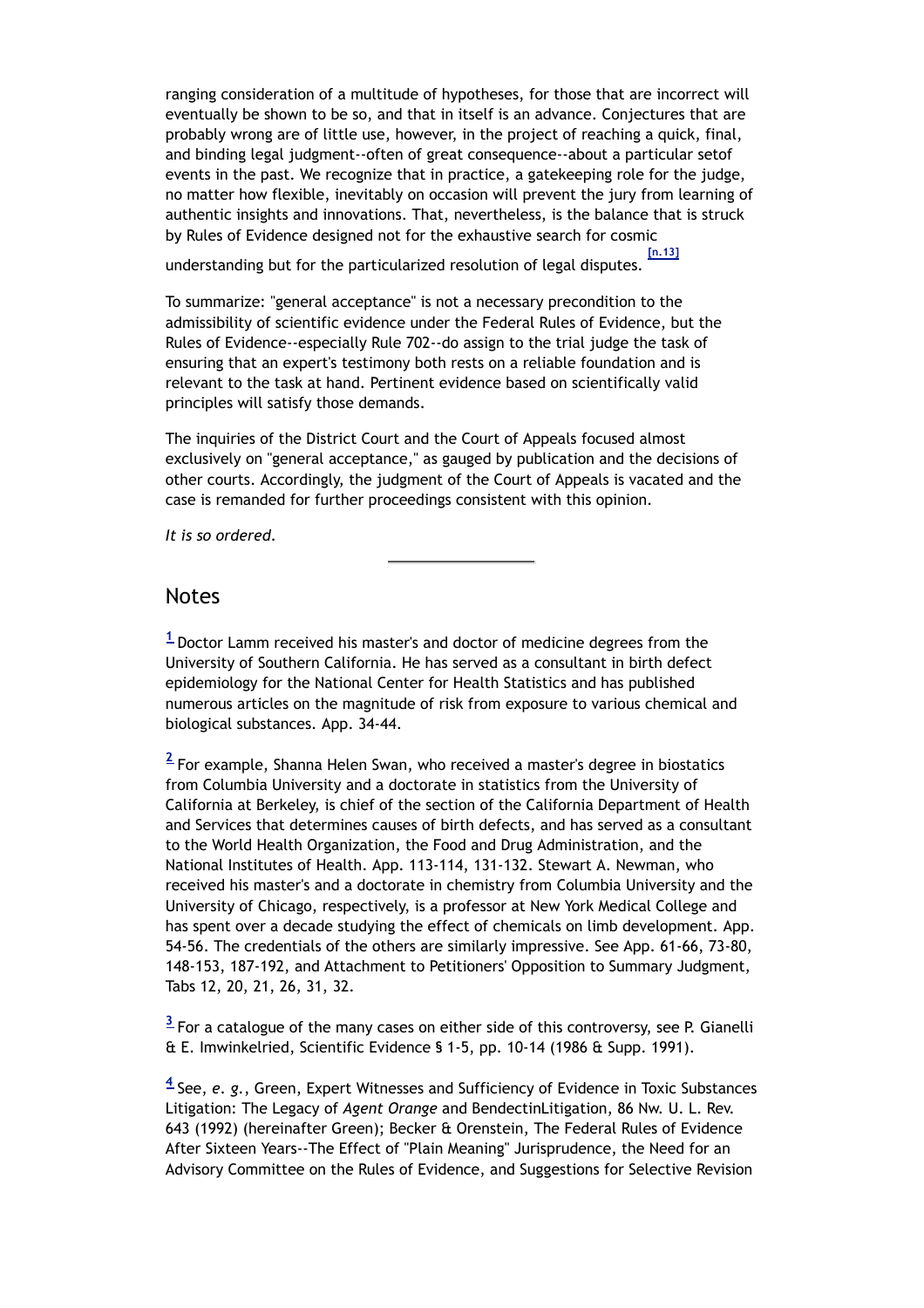of the Rules, 60 Geo. Wash.L.Rev. 857, 876-885 (1992); Hanson, "James Alphonso Frye is Sixty Five Years Old; Should He Retire?," 16 W. St. U. L. Rev. 357 (1989); Black, A Unified Theory of Scientific Evidence, 56 Ford. L. Rev. 595 (1988); Imwinkelried, The "Bases" of Expert Testimony: The Syllogistic Structure of Scientific Testimony, 67 N.C. L. Rev. 1 (1988); Proposals for a Model Rule on the Admissibility of Scientific Evidence, 26 Jurimetrics J. 235 (1986); Gianelli, The Admissibility of Novel Scientific Evidence: *Frye* v. *United States*, A Half Century Later, 80 Colum. L. Rev. 1197 (1980); The Supreme Court, 1986 Term, 101 Harv. L. Rev. 7, 119, 125-127 (1987).

Indeed, the debates over *Frye* are such a well established part of the academic landscape that a distinct term--%*Frye*%ologist"--has been advanced to describe those who take part. See Behringer, Introduction, Proposals for a Model Rule on the Admissibility of Scientific Evidence, 26 Jurimetrics J., at 239, quoting Lacey, Scientific Evidence, 24 Jurimetrics J. 254, 264 (1984).

**<sup>5</sup>** Like the question of *Frye*'s merit, the dispute over its survival has divided courts and commentators. Compare, *e. g.*, *United States* v. *Williams*, 583 F. 2d 1194 (CA2 1978), cert. denied, 439 U.S. 1117 (1979) (*Frye* is superseded by the Rules of Evidence), with *Christopherson* v. *Allied Signal Corp.*, 939 F. 2d 1106, 1111, 1115-1116 (CA5 1991) (en banc) (*Frye* and the Rules coexist), cert. denied, \_\_\_ U. S.

(1992), 3 J. Weinstein & M. Berger, Weinstein's Evidence  $\P$  702[03], pp. 702-36 to 702-37 (1988) (hereinafter Weinstein & Berger) (*Frye* is dead), and M. Graham, Handbook of Federal Evidence § 703.2 (2d ed. 1991) (*Frye* lives). See generally P. Gianelli & E. Imwinkelried, Scientific Evidence § 1-5, pp. 28-29 (1986 & Supp. 1991) (citing authorities).

**<sup>6</sup>** Because we hold that *Frye* has been superseded and base the discussion that follows on the content of the congressionally enacted Federal Rules of Evidence, we do not address petitioners' argument that application of the *Frye* rule in this diversity case, as the application of a judge made rule affecting substantive rights, would violate the doctrine of *ErieR. Co.* v. *Tompkins*, 304 U.S. 64 (1938).

<sup>Z</sup> The Chief Justice "do[es] not doubt that Rule 702 confides to the judge some gatekeeping responsibility," *post*, at 4, but would neither say how it does so, nor explain what that role entails. We believe the better course is to note the nature and source of the duty.

**<sup>8</sup>** Rule 702 also applies to "technical, or other specialized knowledge." Our discussion is limited to the scientific context because that is the nature of the expertise offered here.

<sup>9</sup> We note that scientists typically distinguish between "validity" (does the principle support what it purports to show?) and "reliability" (does application of the principle produce consistent results?). See Black, A Unified Theory of Scientific Evidence, 56 Ford. L. Rev. 595, 599 (1988). Although "the difference between accuracy, validity, and reliability may be such that each is distinct from the other by no more than a hen's kick," Starrs, *Frye* v. *United States* Restructured and Revitalized: A Proposal to Amend Federal Evidence Rule 702, 26 Jurimetrics J. 249, 256 (1986), our reference here is to *evidentiary* reliability--that is, trustworthiness. Cf., *e. g.*, Advisory Committee's Notes on Fed. Rule Evid. 602 (" `[T]he rule requiring that a witness who testifies to a fact which can be perceived by the senses must have had an opportunity to observe, and must have actually observed the fact' is a `most pervasive manifestation' of the common law insistence upon 'the most reliable